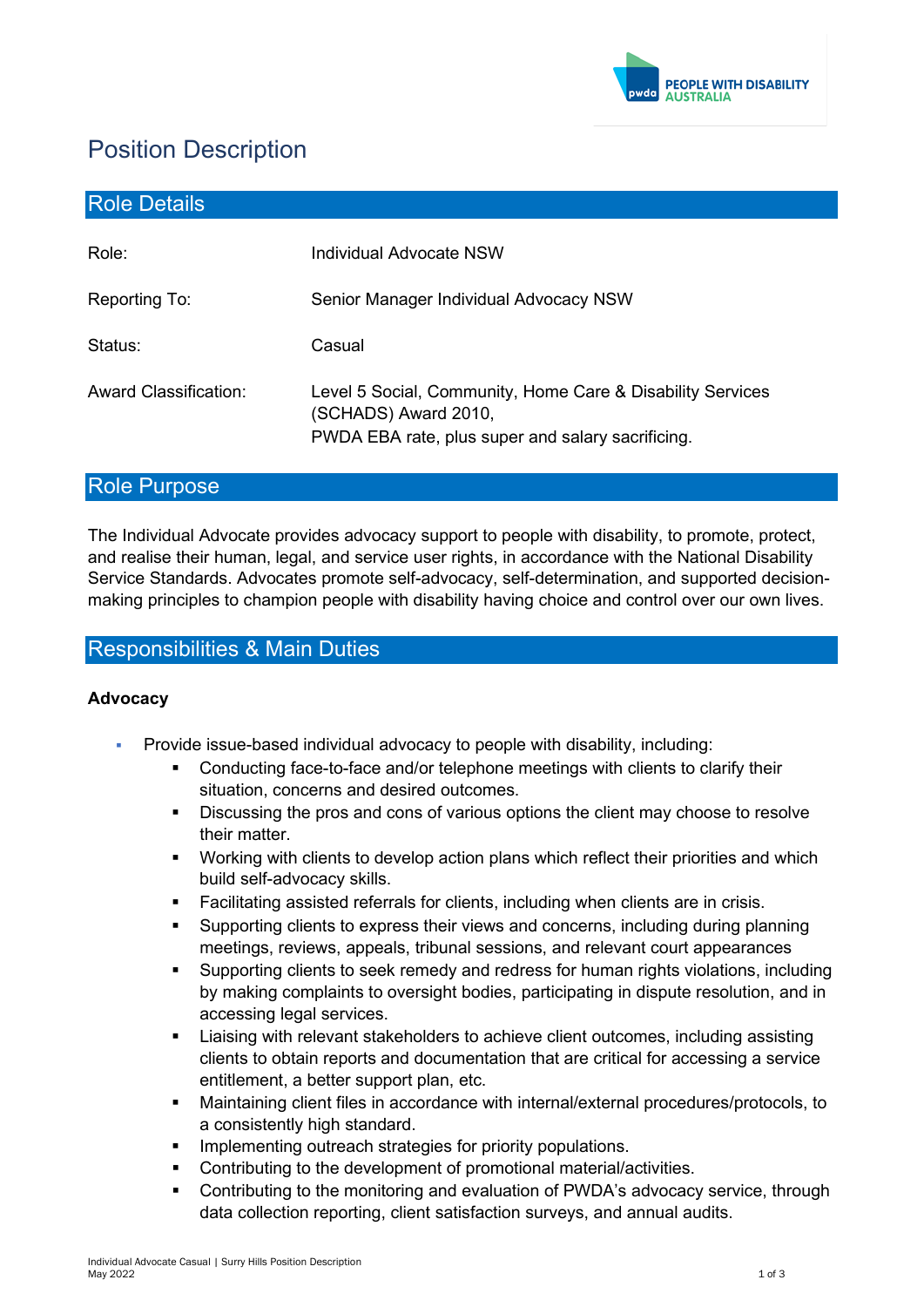

## **Information, Intake and Referral**

- Contributing to the client information intake and referral process when the volume of requests for advocacy requires support. This includes:
	- o Assessing and providing responses to requests for information, referral, and/or advocacy support,
	- $\circ$  Preparing client matters for allocation amongst the PWDA Individual Advocacy team
- Providing support and guidance to intake staff on complex information requests, prospective intake matters.

## **Systemic Advocacy**

 Contribute to systemic advocacy initiatives by participating in specific projects, as required, and proactively identifying emerging systemic issues while providing individual advocacy.

## **Organisational Participation**

- Participate in organisational activities such as staff meetings, planning meetings and team development initiatives.
- Contribute to workplace health and safety
- Participate in relevant professional development and training. Undertake other duties as directed within the scope of this role.

*PWDA reserves the right to alter this position description from time to time in accordance with the needs of the organisation and in consultation with impacted workers.*

## Selection Criteria

### **Essential**

- Understanding of and commitment to the rights and interests of people with disabilities, including knowledge of relevant policy and legislation, in particular commitment to the United Nations Convention on the Rights of Persons with Disability (CRPD)
- Experience working in the disability sector, upholding human rights, preventing discrimination and unfair treatment of clients.
- Knowledge of the complaints handling bodies in the relevant state or territory.
- Excellent interpersonal and communication skills, with the ability to liaise with a wide range of people such as clients, their associates, service providers, and government departments.
- Good understanding of, and commitment to, trauma-informed practice.
- Understanding the risks of violence and abuse to people with disability and appropriate referral pathways
- Demonstrated capacity to manage competing time frames/priorities.
- Strong documentation skills
- **Cultural competency.**
- Intermediate Computer skills .

### **Desirable**

- Previous experience in the health, community, or legal service sectors.
- Tertiary qualifications in social sciences, health, or law or related discipline
- Lived experience of disability.